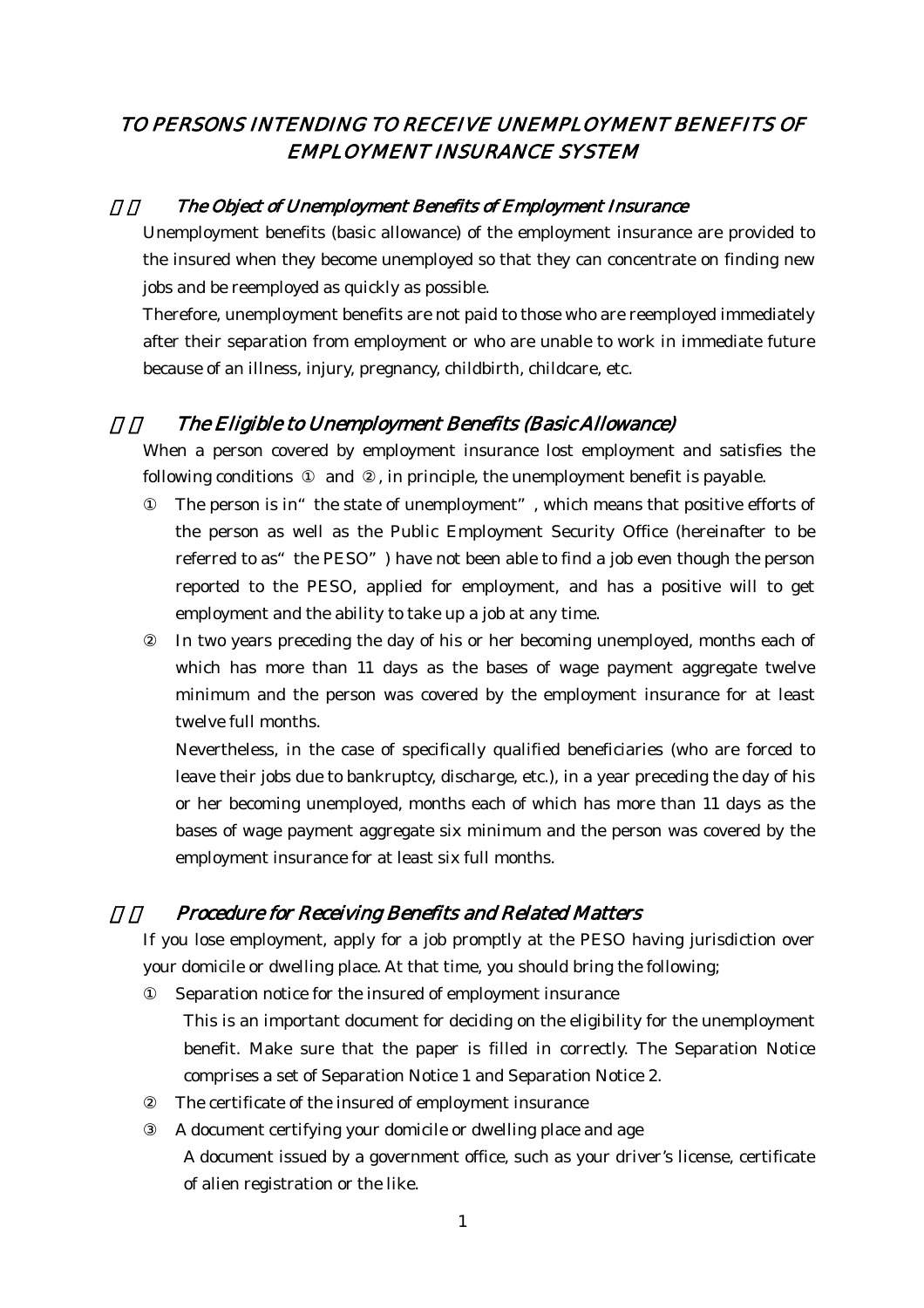Your recent photographs

Two copies (3cm in length  $\times$  2.5cm in width, from-the-waist-up photo with a full face)

Ordinary (savings) bank account book in the name of the person applying for benefit. Internet bank and foreign financial institution accounts are not acceptable.

# 4. Amount of Basic Allowance and Period

The unemployment benefit payable to you is called basic allowance.

The daily amount of allowance represents about 50 to 80% (45 to 80% for persons between 60 and 64 years of age) of a daily amount of wages in six months preceding the day of separation from employment but it is limited to ¥7,775 maximum (as of August 1,2007) The maximum number of days for which basic allowance is receivable are set forth as shown in Table  $\qquad$ , depending on" the age when the person lost employment," the period during which the person was insured" and" the reason why the person lost employment." This is called" the prescribed term of benefit."

The Unemployed in General (who retire under the age limit or quit their jobs of their own free will)

| <b>Insured period</b><br>Age when<br>Employment was lost | Less than<br>10 years | 10 yrs to 20 yrs<br>(20 yrs exclusive) | 20 yrs and over |
|----------------------------------------------------------|-----------------------|----------------------------------------|-----------------|
| Common to all ages                                       | 90 days               | 120 days                               | 150 days        |

② Specifically Qualified Beneficiaries (who are forced to leave their jobs without time to prepare for reemployment due to bankruptcy, discharge, etc.)

| <b>Insured period</b><br>Age when<br>Employment was lost | Less than<br>1 year | 1 yr to $5$<br>$yrs$ (5 $yrs$ )<br>exclusive) | 5 yrs to 10<br>yrs(10 yrs)<br>exclusive) | 10 yrs to 20<br>yrs(20 yrs)<br>exclusive) | 20 yrs and<br>over |
|----------------------------------------------------------|---------------------|-----------------------------------------------|------------------------------------------|-------------------------------------------|--------------------|
| Younger than 30                                          | 90 days             | 90 days                                       | 120 days                                 | 180 days                                  |                    |
| 30 34                                                    |                     | 90 days                                       | 180 days                                 | $210$ days                                | 240 days           |
| 35 44                                                    |                     | 90 days                                       | 180 days                                 | 240 days                                  | 270 days           |
| 59<br>45                                                 |                     | 180 days                                      | 240 days                                 | 270 days                                  | 330 days           |
| 64<br>60                                                 |                     | 150 days                                      | 180 days                                 | $210$ days                                | $240$ days         |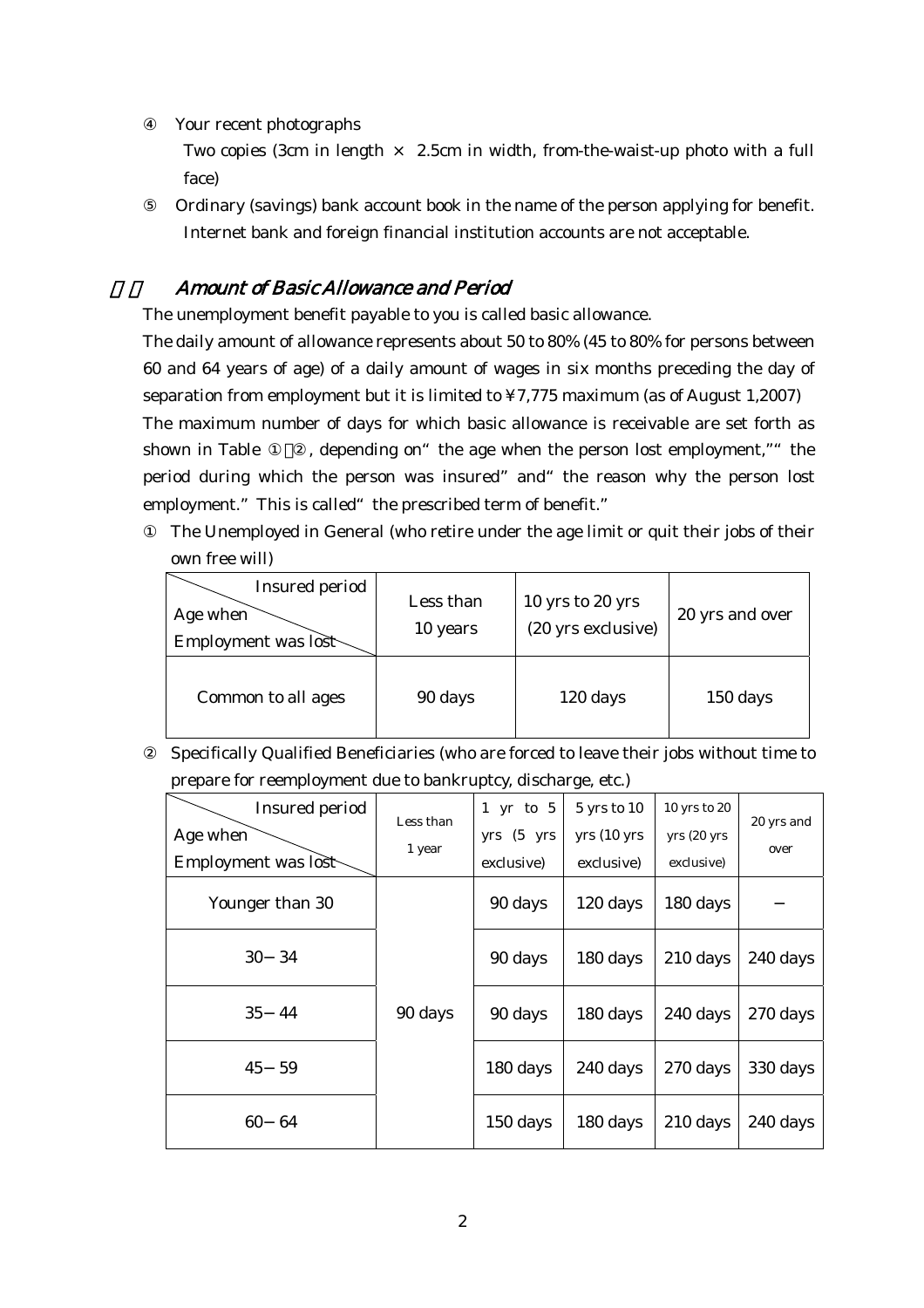### 5. Benefit-receivable Period

The period in which you can receive basic allowance is one year from the day following the day of loss of employment. For those whose prescribed terms of benefit are 330 days, however, their periods in which benefit is payable are one year plus 30 days. This is called "the benefit-receivable period." For the number of days on which you are out of employment during this period, the basic allowance is paid within limit of your prescribed term of benefit.

Once the benefit-receivable period expires, basic allowance is not paid even when the recipient has not been paid entirely for the prescribed term of benefits.

#### **Starting Time of Benefit Payment**

Payment of basic allowance begins only when days on which the recipient was out of payment after he or she visited the PESO to apply for employment aggregate seven. This is called" the waiting period."

In case a recipient was dismissed for a serious reason for which the recipient was responsible or quit the job for his or her own reasons without a just cause, basic allowance is not paid for further 3 months from the expiration of waiting period. This is called "restriction on benefit payment."

## 7. Recognition of Unemployment

(1) Day for recognition of unemployment

After taking proceedings for applying for employment and for basic allowance, you should visit the PESO once in four weeks in principle, fill in and submit" the application for recognition of unemployment" to declare the state of unemployment (the condition that your own and the PESO's efforts are unable to find employment despite your positive will to get a job and ability to take a job at any time). This days is called the day for the recognition of unemployment." If you fail to visit the PESO on the day, you are unable to obtain the recognition of unemployment.

(2) Recognition of Unemployment

When the PESO acknowledges that you were out of employment on the basis of this declaration, basic allowance for those days of unemployment is paid. This is called "the recognition of unemployment."

The period of time to be recognized is 28 days from the previous days of the recognition to the day preceding the present day of the recognition. In the event the 28 days include a day or days on which you worked not as a regular employee or did homework, you must report it.

As you were not in the state of unemployment on the day(s) on which you worked, basic allowance is not paid but the day(s) is carried forward to the next recognition on. Nevertheless, no payment is made after the expiration of the benefit-receivable period. For homework, the amount reduced in accordance with income from the homework may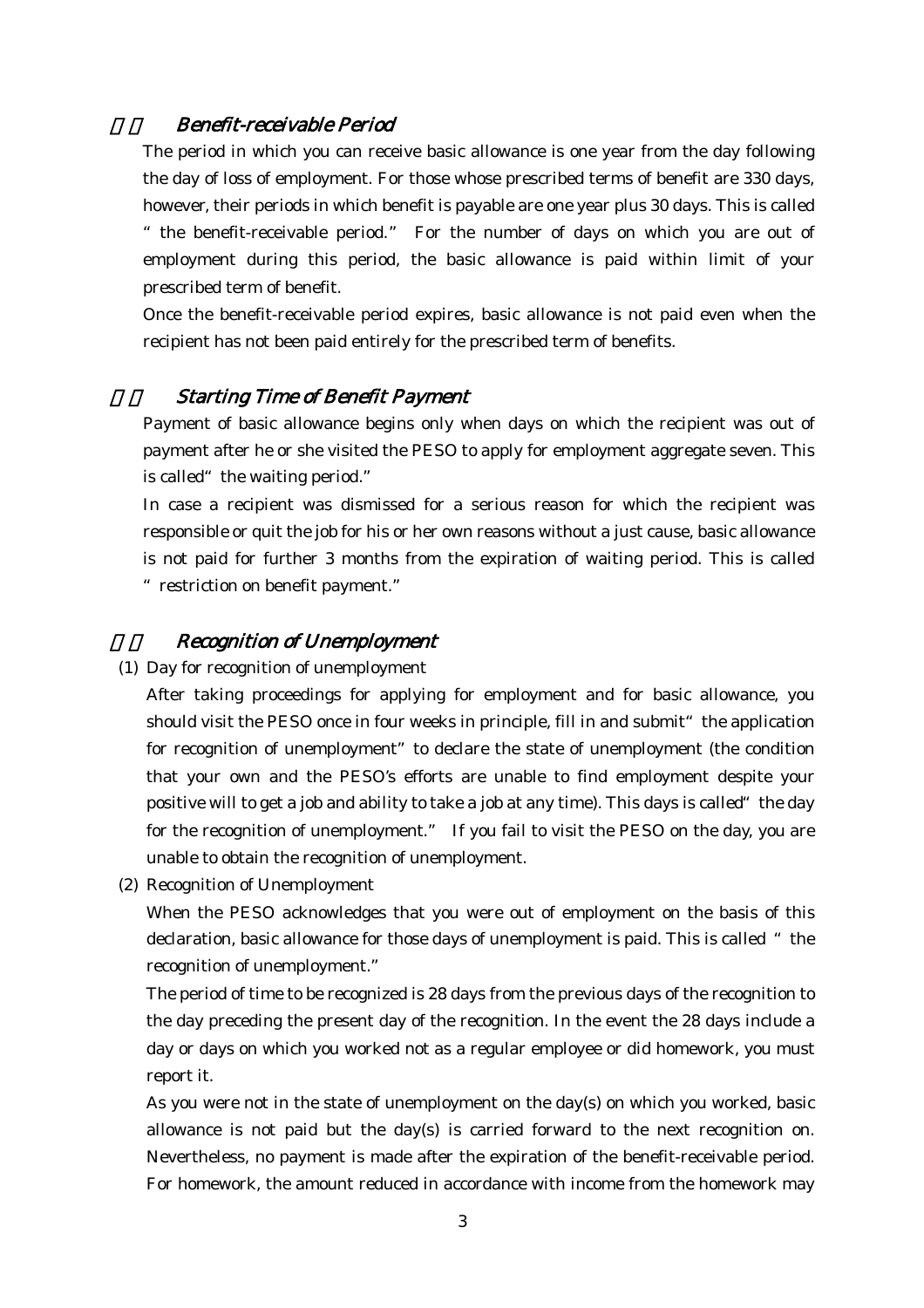be paid in some case.

(3) Provision of basic allowance

The basic allowance is sent to your ordinary deposit account of a financial institution designated by you in about a week from the day on which the PESO recognized your unemployment. In case that period includes no-business days of the financial institution, the transfer of the money may be delayed by the number of such days.

# 8. Qualified Recipient's Identification Card

Normally, when you complete the procedure of applying for receiving the basic allowance, you will be given" the Qualified Recipient's Identification Card."

As data on the provision to you is recorded on it, this card should be kept with care.

Don't forget to bring the qualified recipient's identification card with you on the day for the recognition of unemployment.

## 9. Reemployment Allowance

When you are reemployed (including temporary employment, a part-time job, a training period and employment not as a regular employee) or your employment is decided unofficially, you must report it to the PESO without delay.

 In some cases, you may be provided with the basic allowance to the day preceding the day of reemployment and reemployment allowance.

- (1) Requirements for Provision
	- "Reemployment allowance"will be provided if you meet all of the following requirements: After the recognition of unemployment to the day preceding the day of your employment, the number of remaining days to the expiry of the benefit-receivable period amounts to more than 1/3 of the prescribed term of benefit and also amounts to 45 days or more.

You got a stable position which ensures your continuous employment of longer than one year.

You got the job after" the waiting period" expires.

In case" restriction on benefit payment" applied to you due to a reason for loss of employment pertinent to the recipient's qualification, you got a job referred to by the PESO in a one-month period following" the waiting period."

You were not reemployed by the employer (including the business proprietor of an affiliated establishment) by whom you had been employed before the loss of employment.

You were not employed by the employer who had unofficially decided to employ you before" the day on which the recipient's qualification was given."

You have not been provided with reemployment allowance" or normal employment outfit allowance" for your employment in the past three years.

You have obtained the qualification of an insured of the employment insurance.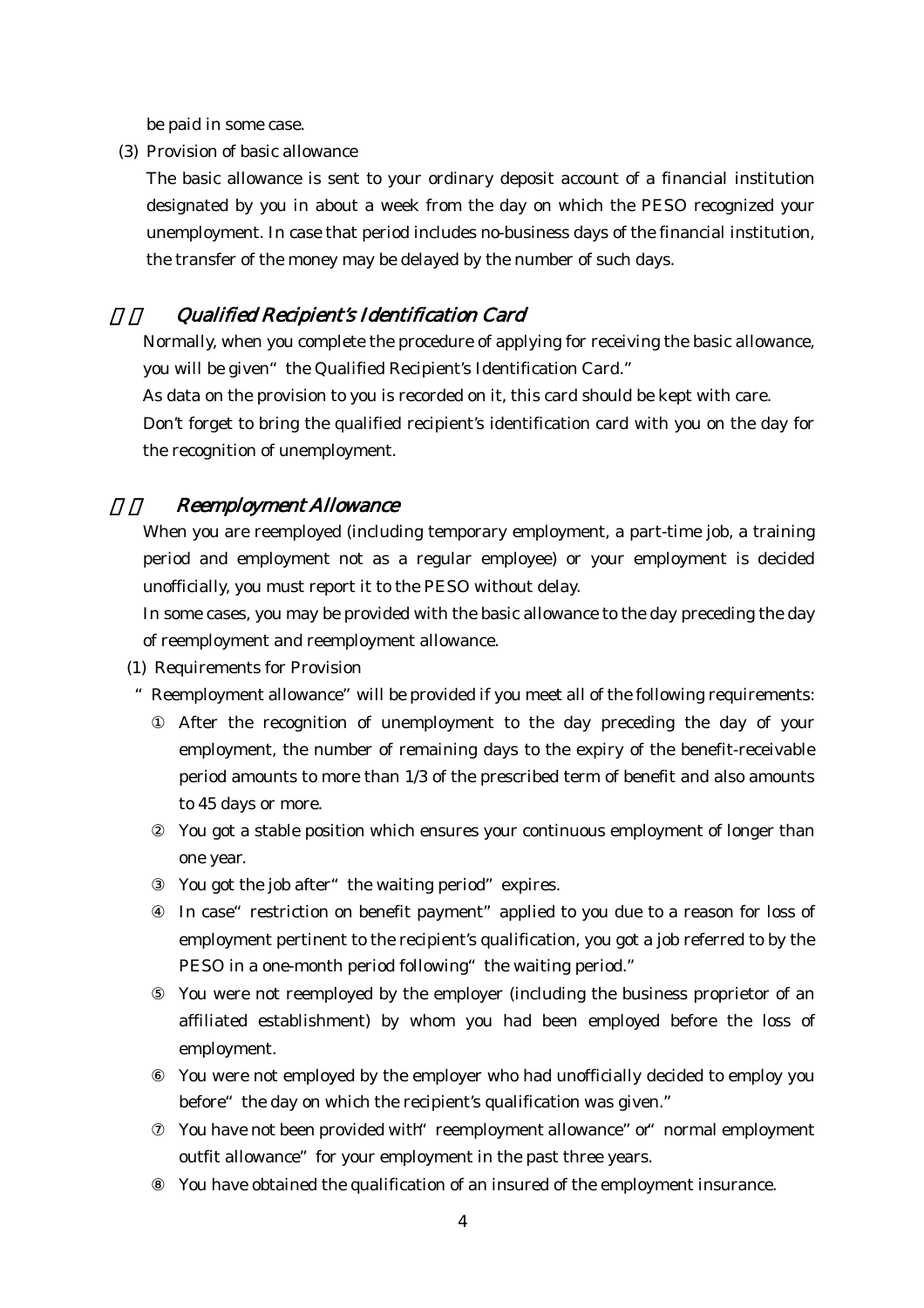You did not quit the job soon after the application.

(2) Amount of reemployment allowance

Amount of daily basic allowance  $\times$  the remaining prescribed term of days to receive benefit  $\times$  30% (fractions less than one yen to be rounded down).

The remaining prescribed term of days to receive benefit means the number of days remaining upon recognition of unemployment to the day preceding the day of employment.

(3) Application procedure

 The application for reemployment allowance should be done within a month from the day following the day of your employment, with the submission of the application for payment of reemployment allowance " together with " the qualified recipient's identification card."

(4) Payment of reemployment allowance

Receiving your application, the PESO carries out investigation and confirmation about the (1) above, and informs you of whether or not reemployment allowance will be provided to you.

After the decision, it will be remitted to your account.

# **Unlawful Receipt of Benefits**

 If unemployment and other benefits are received or attempted to be received by making a false statement on papers to be submitted to the PESO in the course of taking steps for receiving unemployment and other benefits (basic allowance, reemployment allowance, sickness and injury allowance mentioned in 11(3) below and like) (for instance, the fact of employment or working is not reported on the occasion of the recognition of unemployment), it will be regarded as unlawful receipt and punished severely.

The punishment of unlawful receipt of benefits will result in cancellation of subsequent unemployment and other benefits and the return of the amount received unlawfully or the return of twice of as much as the amount received unlawfully will be ordered.

# **Others**

(1) When employment is decided

 When your employment is decided while you are receiving unemployment benefits, you must report the date of engagement, etc. to the PESO without delay.

(2) Change of the day for the recognition of unemployment

 If you are unable to visit the PESO on the day for the recognition of unemployment, the recognition of unemployment is unable to be given.

 Nevertheless, if you are prevented from coming to the PESO on the day for the recognition of unemployment for an unavoidable reason such as being in employment, interview, illness or injury, it is possible to change the day.

In case you wish to change the day for the recognition of unemployment, please apply for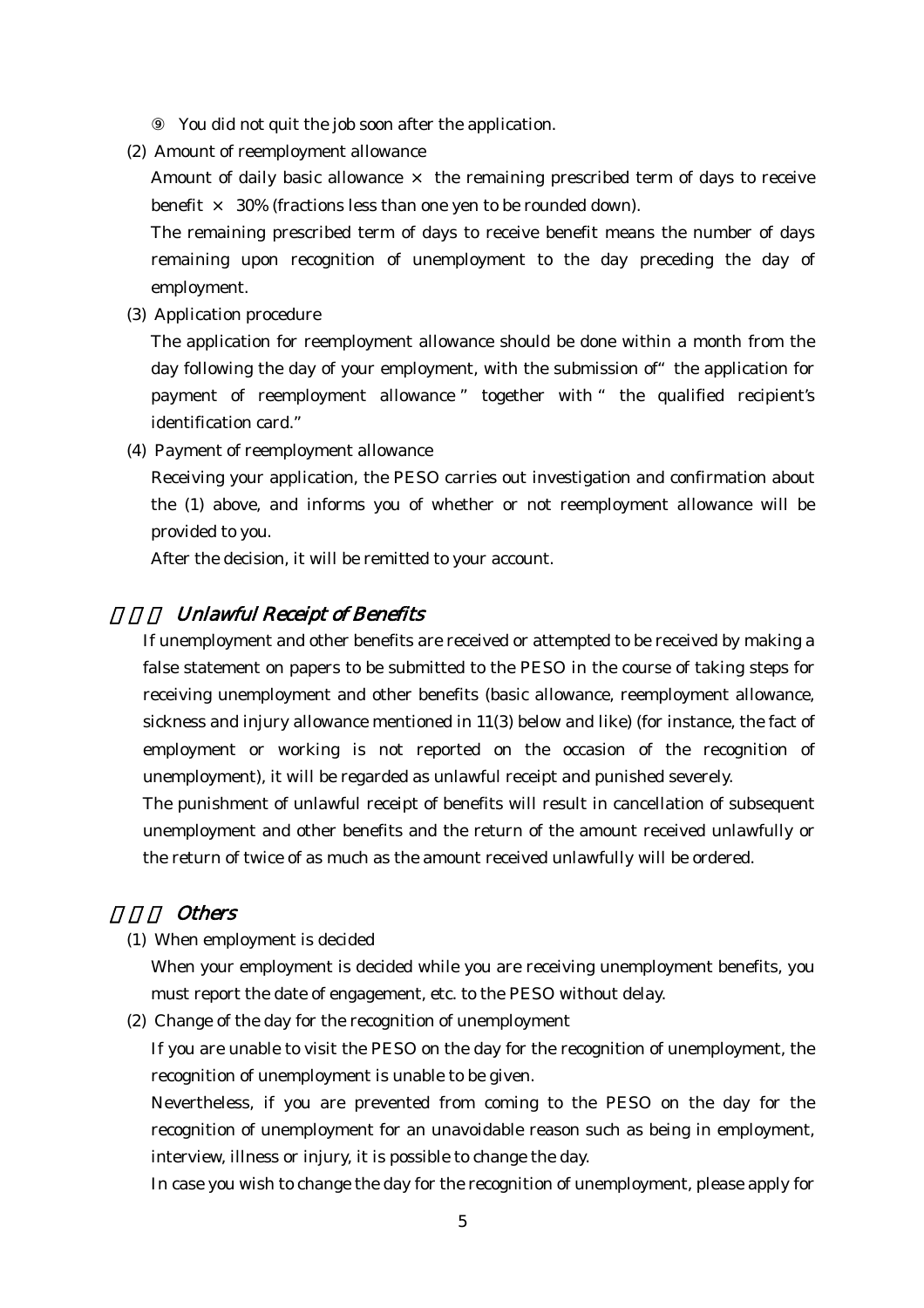the change by the day preceding the forthcoming day for the unemployment recognition. For this application, the submission of a certificate of employment, a certificate of interview or other document which allows the fact be confirmed is required.

 If you are unable to visit the PESO on the day for the recognition of unemployment, please inform the PESO in advance.

(3) Sickness and injury allowance

 If you become unable to take up a job for more than 15 consecutive days due to a sickness or an injury after you apply for employment at the PESO, basic allowance will not be paid but in place of it, " sickness and injury allowance" of the same amount will be paid within the limit of the prescribed term of benefit.

 To apply for this allowance, "the application for the payment of sickness and injury allowance" should be submitted to the PESO together with "the qualified recipient's identification card" on the first day for the recognition after your recovery.

 In case you are prevented from visiting the PESO for a long period of time by a sickness or an injury, you have to report it to the PESO over the phone or by a person to represent you to receive instruction.

(4) Extension of the benefit-receivable period

 The benefit-receivable period of employment insurance is one year from the day following the day of loss of employment in principle (one year plus 30 days for persons whose prescribed terms of benefit are 330 days). In the event you are unable to work for 30 or more days continuously on account of a sickness, an injury, pregnancy, childbirth, childcare, etc. during this period, the benefit-receivable period may be extended by the number of days on which you are unable to work within the limit of three years maximum.

The extendable periods for persons whose prescribed terms of benefit are 330 days are 3 years minus 30 days.

 To apply for this measure, you should give notice to the PESO having jurisdiction over your domicile or dwelling place within one month from the day following the day on which you became unable to work for more than 30 consecutive days for one of the above-mentioned reasons (such a notice may be submitted by your representative or by mail).

(5) In case you were reemployed but resigned again

 If you gained new qualification to receive the unemployment benefit at the new company, you can get basic allowance based on that new qualification.

 Even if you didn't get new qualification, you are eligible to receive basic allowance and working allowance within the days of prescribed term of benefit left, before the benefit-receivable period is completed.

This is limited to the case that you quit the new job within your benefit-receivable period.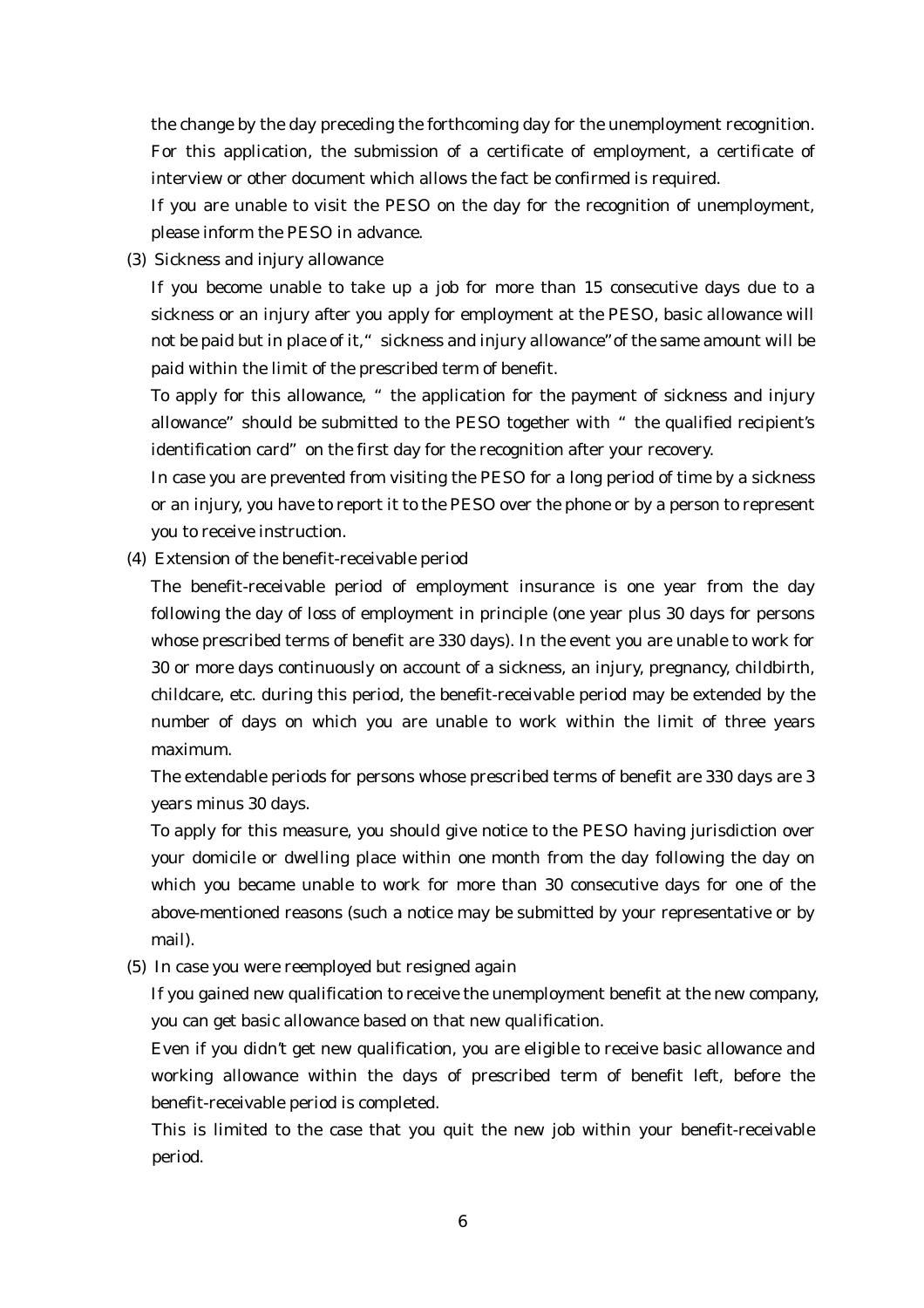But in case you got the reemployment allowance or working allowance when you were reemployed, then we will calculate the days left based on the idea that basic allowance has been paid during the days on which you got these allowance.

For further information on the Employment Insurance System, please contact the Public Employment Security Office.

For Foreign Nationals Wishing to Work in Japan Information you will need to work legally and comfortably in Japan (booklet) <http://www.mhlw.go.jp/bunya/koyou/gaikokujin12/pdf/english.pdf>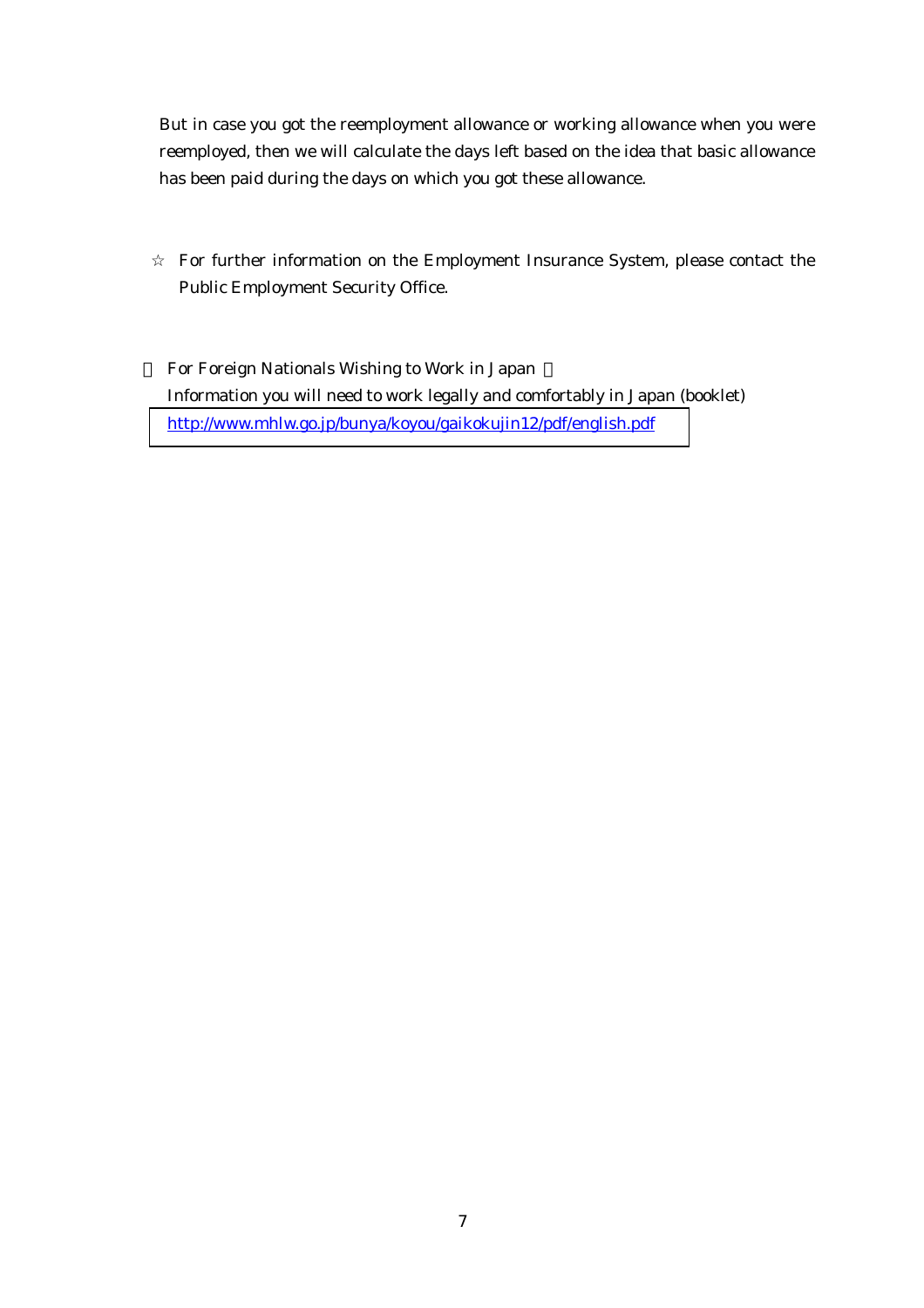$\overline{R}$ 

 $2\sqrt{2}$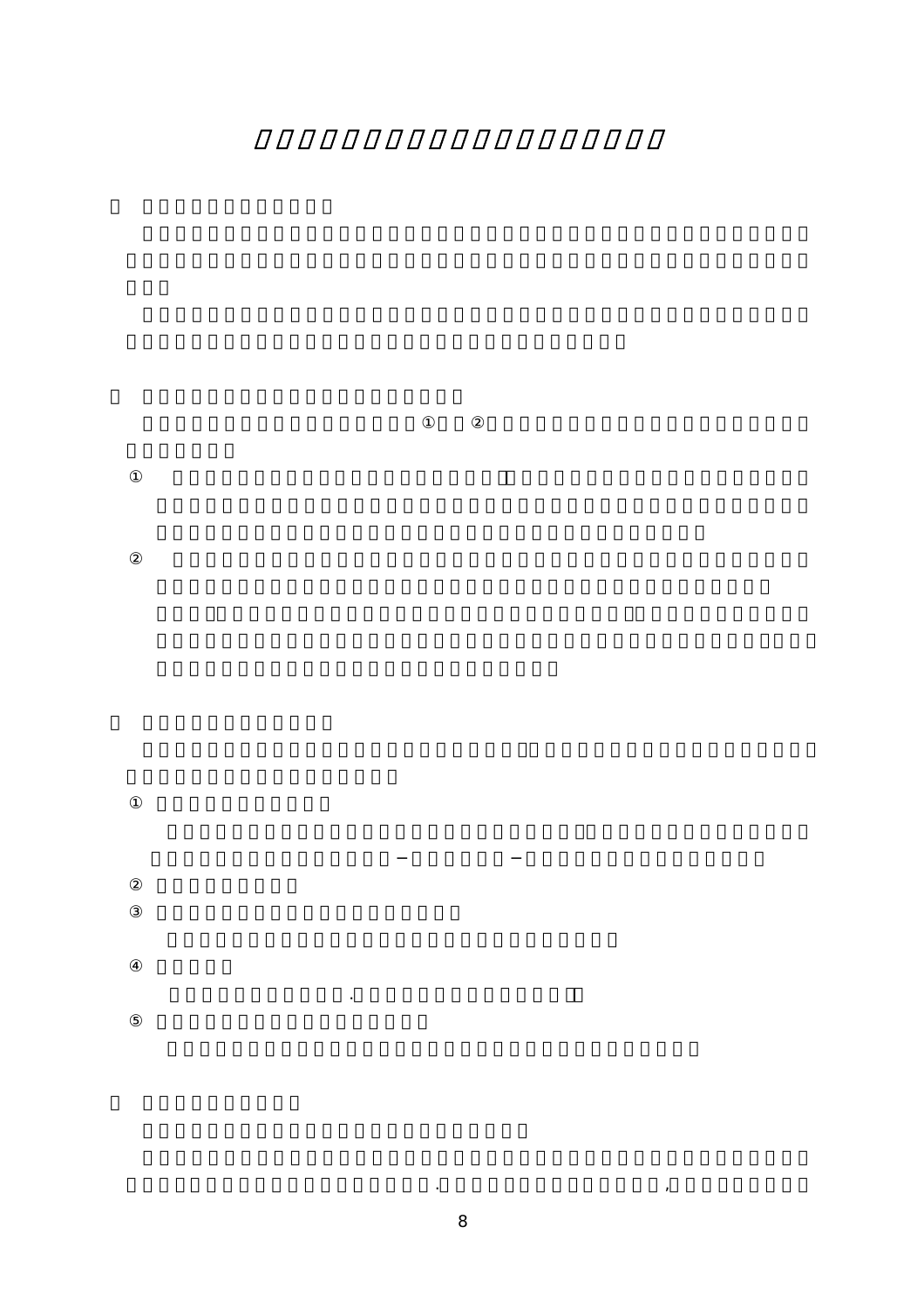| ( |  |  |  |        |              |        |
|---|--|--|--|--------|--------------|--------|
|   |  |  |  | $10\,$ | 10<br>$20\,$ | $20\,$ |
|   |  |  |  |        |              |        |
|   |  |  |  |        |              |        |
|   |  |  |  |        |              |        |
|   |  |  |  |        |              |        |
|   |  |  |  |        |              |        |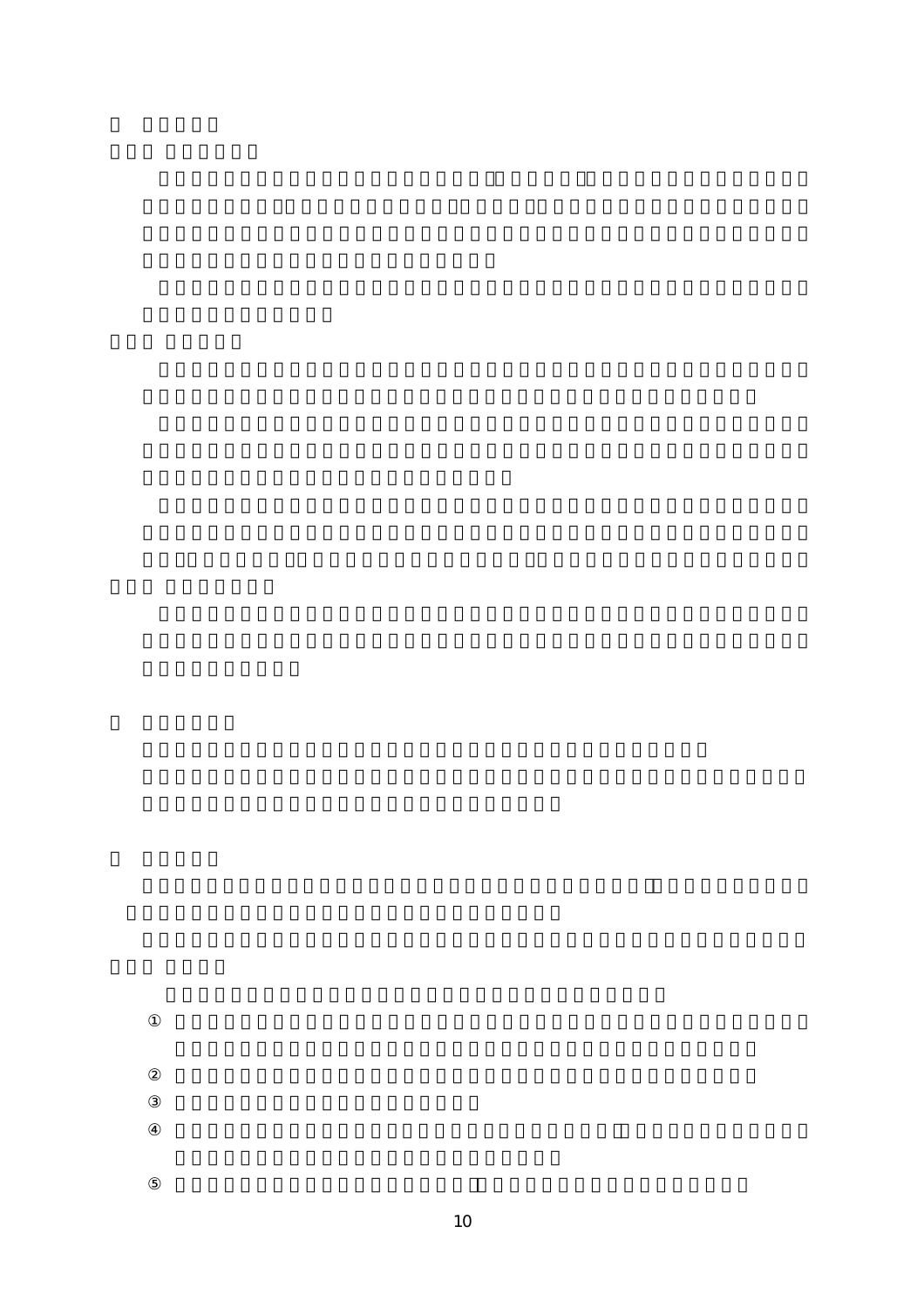$10$ 

 $11()$ 

 $\times$   $\times$ 

 $11$